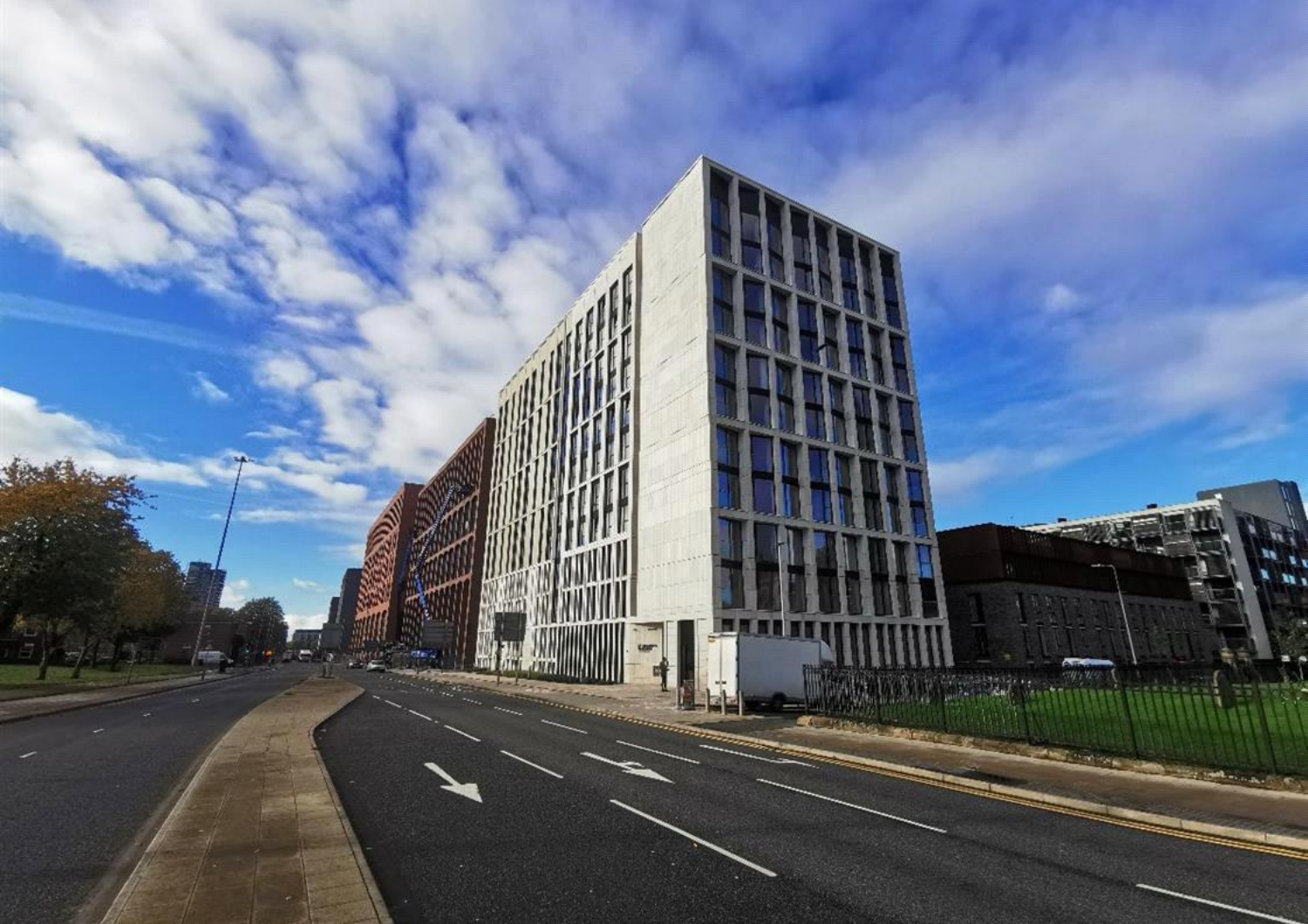# St George's Gardens, Manchester City Centre

2 bedroom apartment for sale

## **Description**

 St George's Gardens offers a wonderful opportunity to purchase a desirable new apartment in one of Manchester's most recently completed developments.

This particular 2nd-floor apartment boasts a bright open plan living area with ample space for a sofa suite and dining table, 2 large double bedrooms, 2 ensuite shower rooms / WC's, a fully integrated kitchen with Quartz work surfaces and Bosch appliances, and an incredibly unique private winter garden that can be utilised as a home office.

All residents at St George's Gardens also have access to the sleek and private 11th floor rooftop garden which features a large turfed area, ample seating, feature bar, mature planting and 360 views of Greater Manchester.

#### Location

St George's Gardens is part of DeTrafford's emerging Manchester Gardens master scheme which is transforming this part of Castlefield and providing a desirable new neighbourhood. The nearby waterside attractions and excellent bus, tram and rail links enhance the appeal of this sought after location.

Castlefield is an inner city oasis of quaint cobbled streets, canals



## £352,000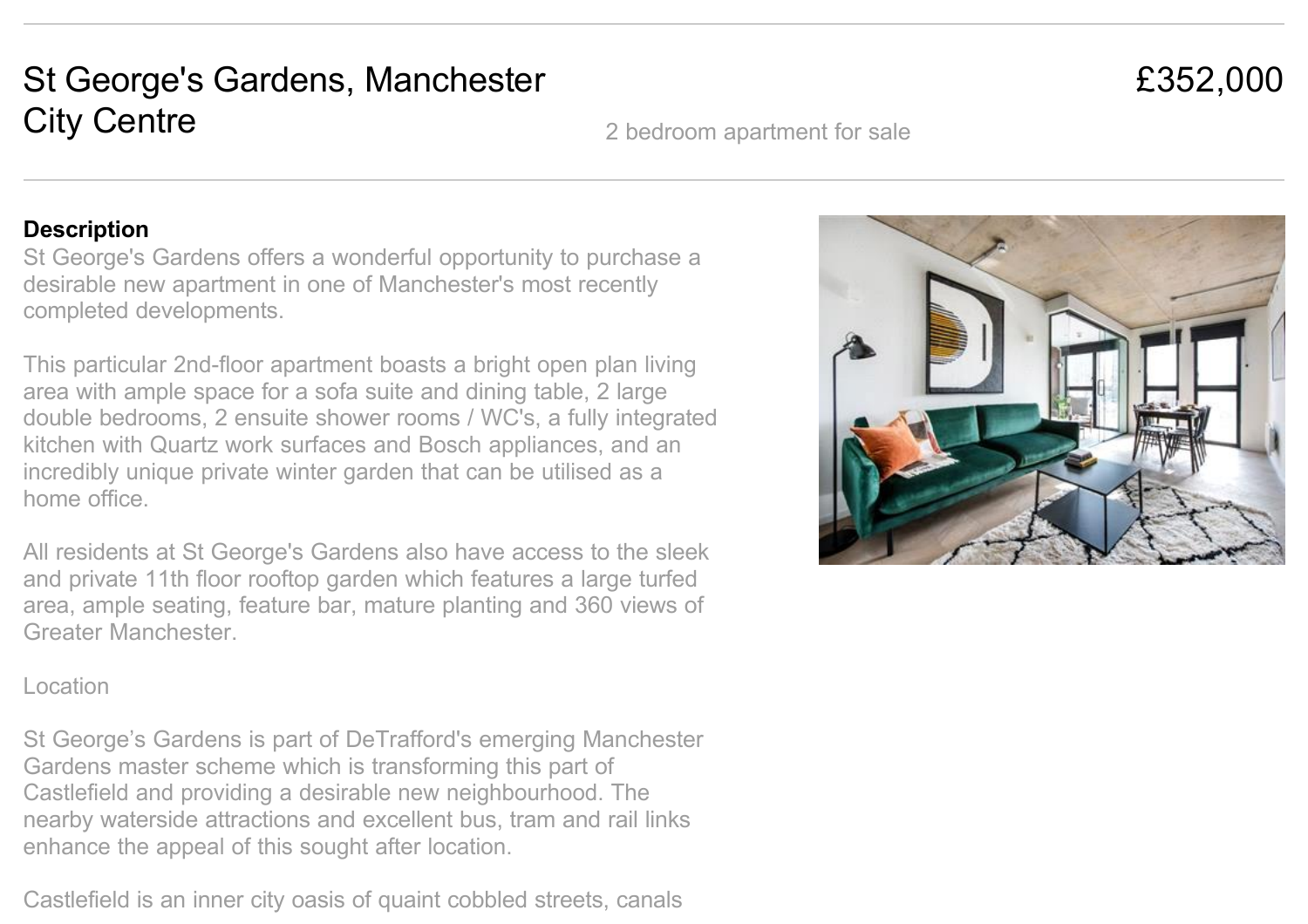and waterside al fresco wining and dining. Britain's first Urban Heritage Park – with its attractive canal basin, open spaces, converted mills, bridges and viaducts – has become one of the city's most sought-after residential areas. It is particularly popular with professionals who combine the undoubted lifestyle benefits with close proximity to the city centre and excellent road and rail access.

Castlefield offers vibrant, modern waterside living, complemented by appealing bars, restaurants, music and entertainment. Among the attractions are the celebrated Castlefield Bowl outdoor arena, the Castlefield Gallery and the popular Museum of Science and Industry.

Square Footage: 759 sq ftLeasehold with approximately 150 years remaining

### **Tenure**